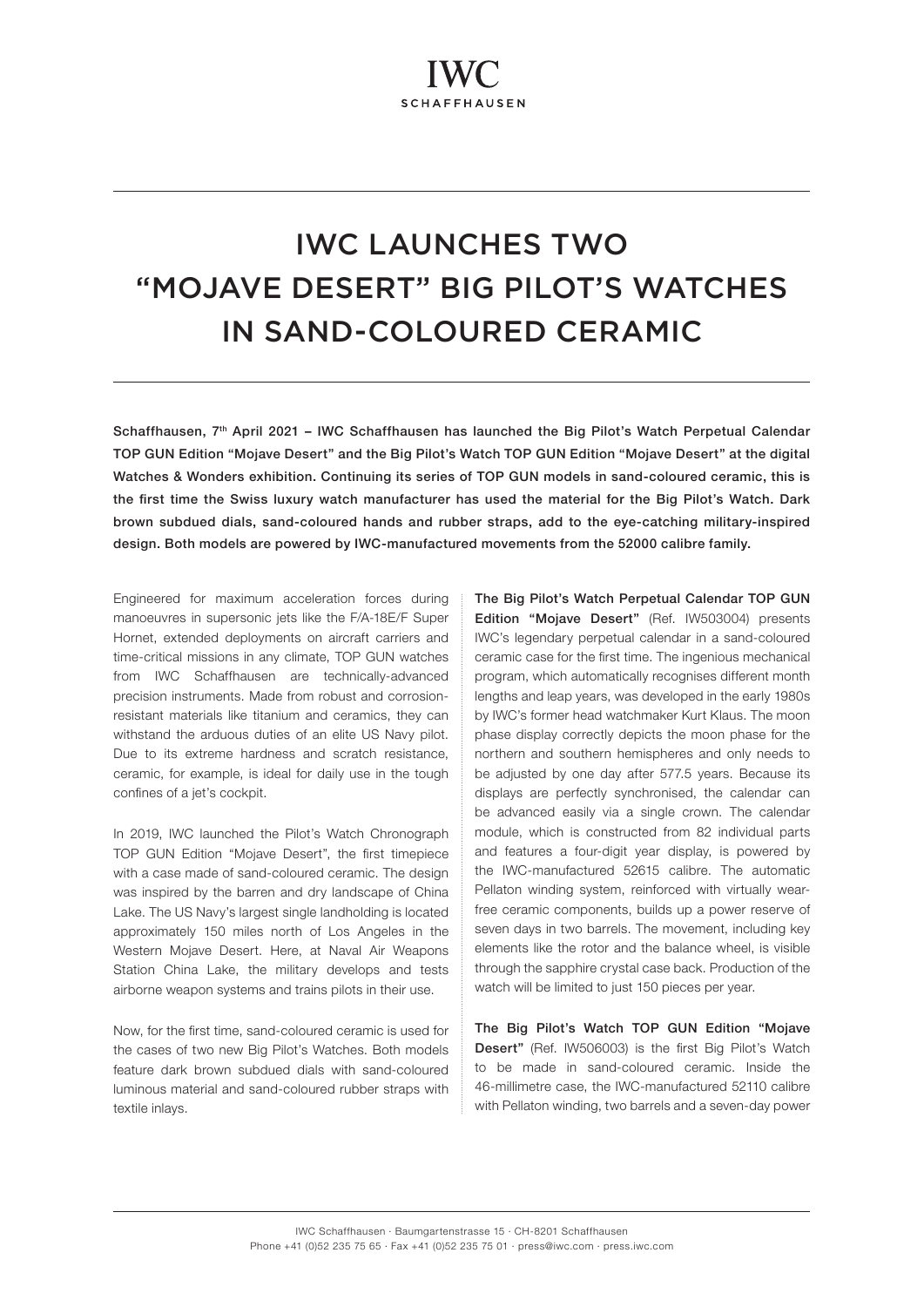# **SCHAFFHAUSEN**

reserve is at work. A soft-iron inner cage effectively shields the movement from the effects of magnetic fields. The legendary TOP GUN logo is engraved on the titanium case back. This model will be limited to just 250 pieces per year.

### ONE OF THE HARDEST SUBSTANCES ON EARTH

The ceramic used for the sand-coloured cases is characterised by the very pure raw materials and highly sophisticated production processes used in its manufacture. Polycrystalline powders are mixed with several auxiliary materials to form a homogeneous mass, shaped and finally sintered in a furnace at extremely high temperatures. With a Vickers rating second only to that of diamonds, the so-called engineering ceramic is among the hardest substances on earth. The striking colour tone, reminiscent of desert sand, is obtained by combining zirconium oxide with other metallic oxides in a precisely defined mixing ratio.

The Big Pilot's Watch Perpetual Calendar TOP GUN Edition "Mojave Desert" and the Big Pilot's Watch TOP GUN Edition "Mojave Desert" will be available from April 7<sup>th</sup> through IWC boutiques, authorised retail partners or online at IWC.com. The timepieces are eligible for registration under the My IWC care program and thus benefit from a 6-year extension to the standard 2-year International Limited Warranty.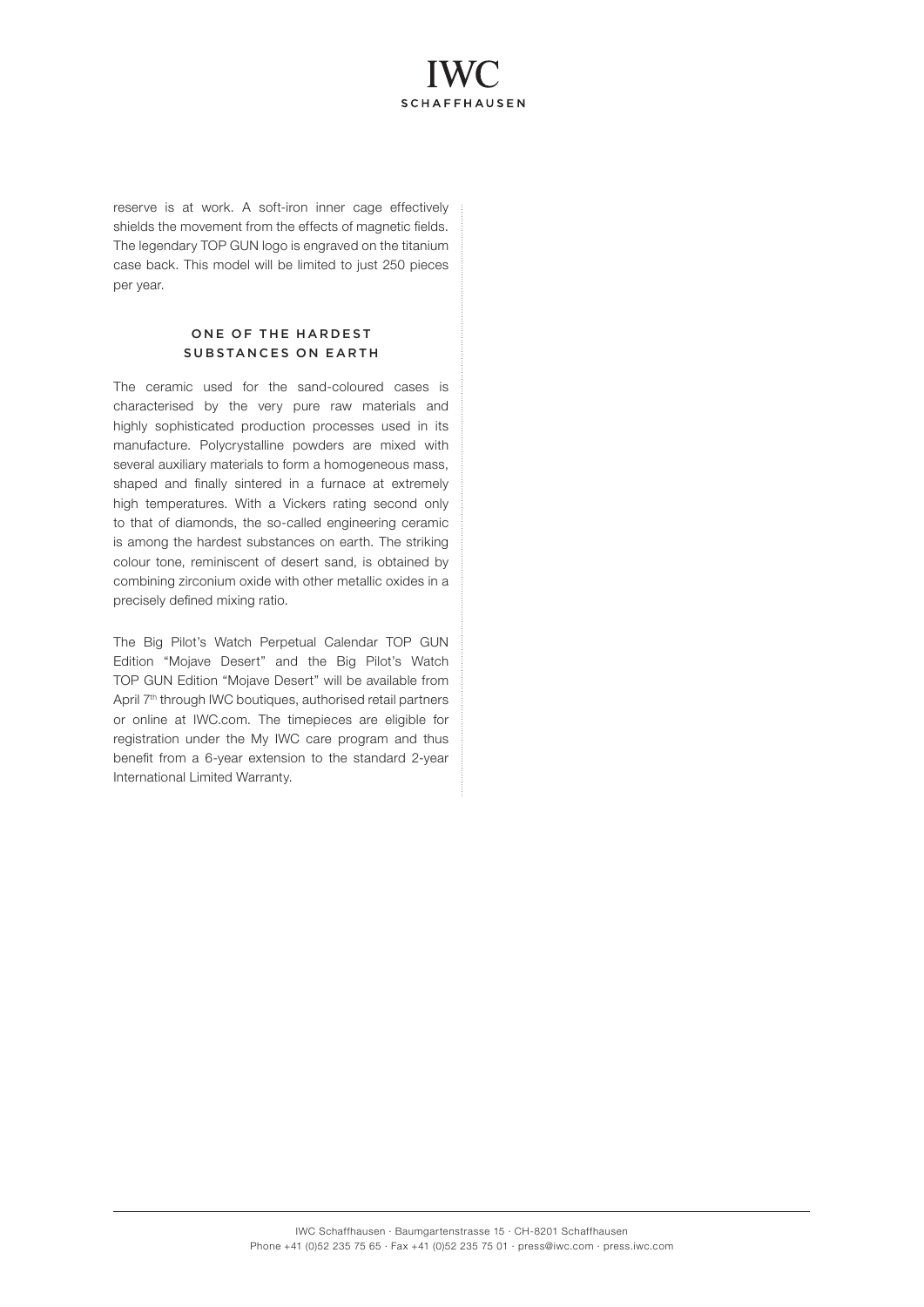# BIG PILOT'S WATCH PERPETUAL CALENDAR TOP GUN EDITION "MOJAVE DESERT"

REF. IW503004

#### FEATURES

Mechanical movement – Pellaton automatic winding system – Power reserve display – Perpetual Calendar with displays for the date, day, month, year in four digits and perpetual moon phase for both northern and southern hemispheres – Small hacking seconds – Screw-in crown – Glass secured against displacement caused by drops in air pressure – See-through sapphire glass back

### MOVEMENT

| IWC manufacture calibre | 52615           |
|-------------------------|-----------------|
| Frequency               | 28,800 vph/4 Hz |
| Jewels                  | 54              |
| Power reserve           | 7 days (168 h)  |
| Winding                 | Automatic       |

#### WATCH

| <b>Materials</b> | Sand-coloured ceramic case, dark brown dial, sand-coloured hands,<br>sand-coloured rubber strap with textile inlay |
|------------------|--------------------------------------------------------------------------------------------------------------------|
| Glass            | Sapphire, arched edge, antireflective coating on both sides                                                        |
| Water-resistant  | 6 bar                                                                                                              |
| Diameter         | 46.5 mm                                                                                                            |
| Height           | $15.6$ mm                                                                                                          |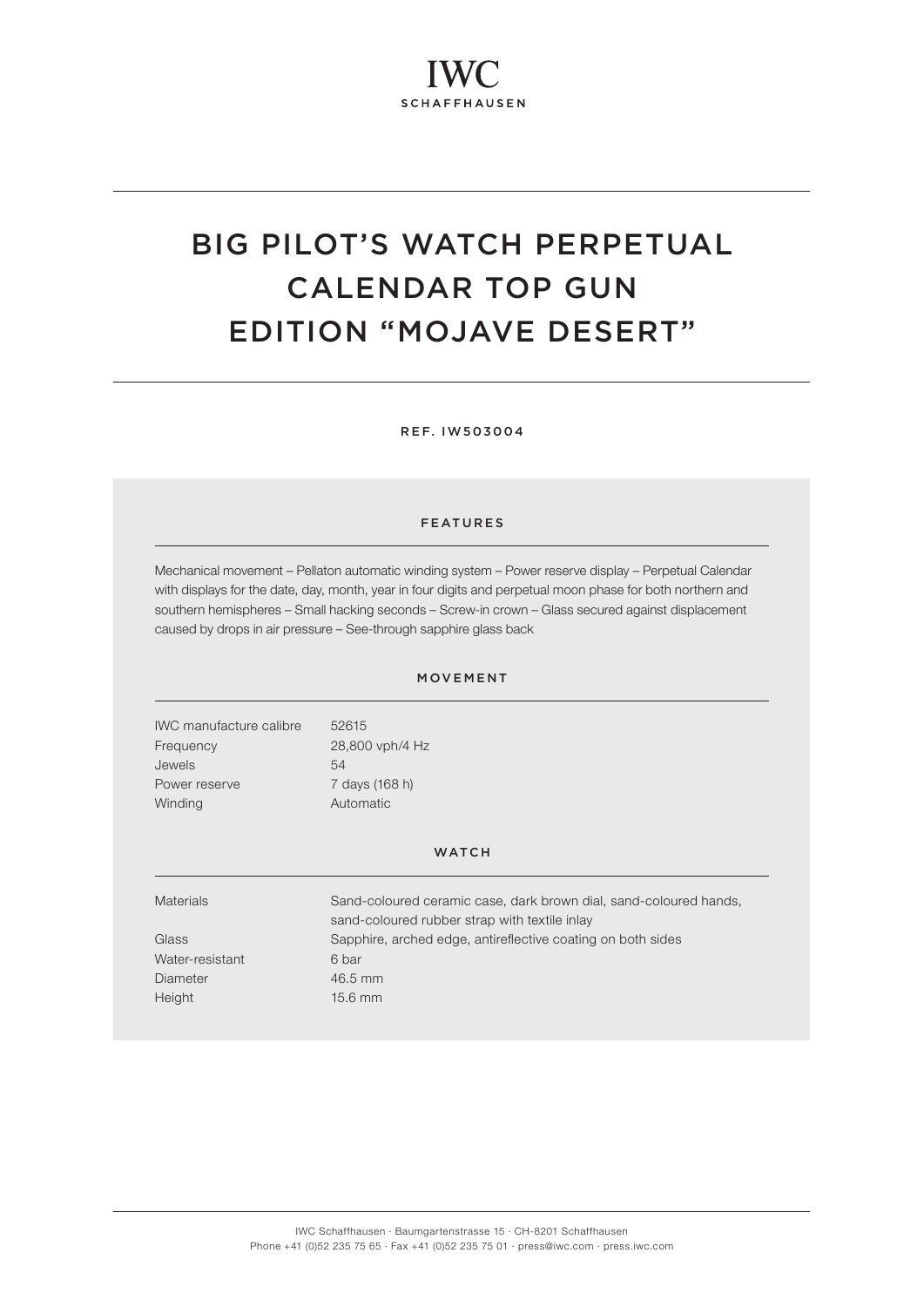## BIG PILOT'S WATCH TOP GUN EDITION "MOJAVE DESERT"

REF. IW506003

#### FEATURES

Mechanical movement – Pellaton automatic winding system – Power reserve display – Date display – Central hacking seconds – Soft-iron inner case for protection against magnetic fields – Screw-in crown – Glass secured against displacement caused by drops in air pressure

#### MOVEMENT

IWC manufacture calibre 52110 Frequency 28,800 vph/4 Hz Jewels 31 Power reserve 7 days (168 h) Winding **Automatic** 

### **WATCH**

| <b>Materials</b> | Sand-coloured ceramic case, titanium case back, dark brown dial,   |
|------------------|--------------------------------------------------------------------|
|                  | sand-coloured hands, sand-coloured rubber strap with textile inlay |
| Glass            | Sapphire, arched edge, antireflective coating on both sides        |
| Water-resistant  | 6 bar                                                              |
| Diameter         | 46 mm                                                              |
| Height           | $14.6$ mm                                                          |
|                  |                                                                    |